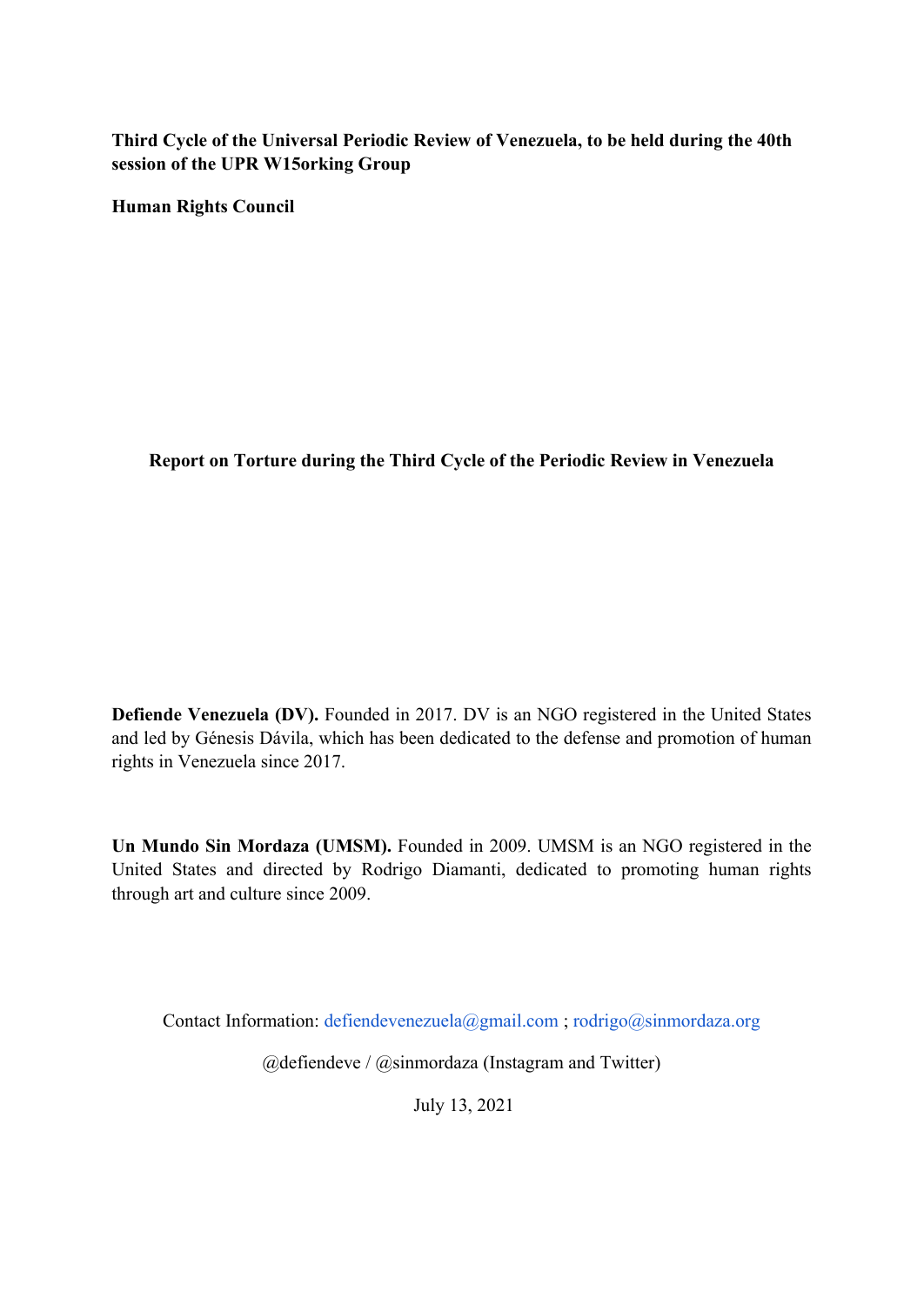## **I. Executive Summary**

**1**. This repor<sup>t</sup> gathers the observations and findings of the organisations that presen<sup>t</sup> it, Defiende Venezuela and Un Mundo Sin Mordaza, in relation to acts of torture and cruel, inhuman or degrading treatments or punishments committed in the Venezuelan territory, with the purpose of feeding the Third Cycle of the Universal Periodic Review of Venezuela. Thus, in the context, it can be seen how since the second cycle of the Universal Periodic Review of Venezuela, the acts of torture have increased exponentially due to the persecution, arbitrary detentions and torture as punishment for political dissidence. Therefore, when framing the recommendations, it is notorious that there is <sup>a</sup> severe deterioration of democratic institutions in Venezuela that has made it impossible to adopt the recommendations transmitted to Venezuela in the Second Cycle of the Universal Periodic Review, and therefore the State has not sanctioned or prevented acts of torture and cruel, inhuman or degrading treatments or punishments. Thus, 11 recommendations have been presented for the Venezuelan State to comply with.

### **II. Introduction**

**2**. This repor<sup>t</sup> is the product of <sup>a</sup> collaboration between the following organizations:

#### **Crimes Against Humanity Observatory**

The Crimes Against Humanity Observatory is <sup>a</sup> joint project of Defiende Venezuela and Un Mundo Sin Mordaza, which, since 2019, has been dedicated to monitoring, documenting and denouncing Crimes Against Humanity in Venezuela.

**Mr. Simón Gómez:** LLM in Public International Law and Legal Coordinator at Defiende Venezuela. Contact information:  $\text{simon.gomezg}(\partial \text{gmail.com})$ 

**Ms. Marian Da Silva:** Lawyer at Defiende Venezuela and the Observatory for Crimes against Humanity. Contact information:  $dv$  madasilva@gmail.com

**Ms. Génesis Dávila:** President of *Defiende Venezuela*. Contact information: genesisdava@gmail.com

**Mr. Rodrigo Diamanti:** President of *Un Mundo Sin Mordaz*a. Contact information: rodrigo@sinmordaza.org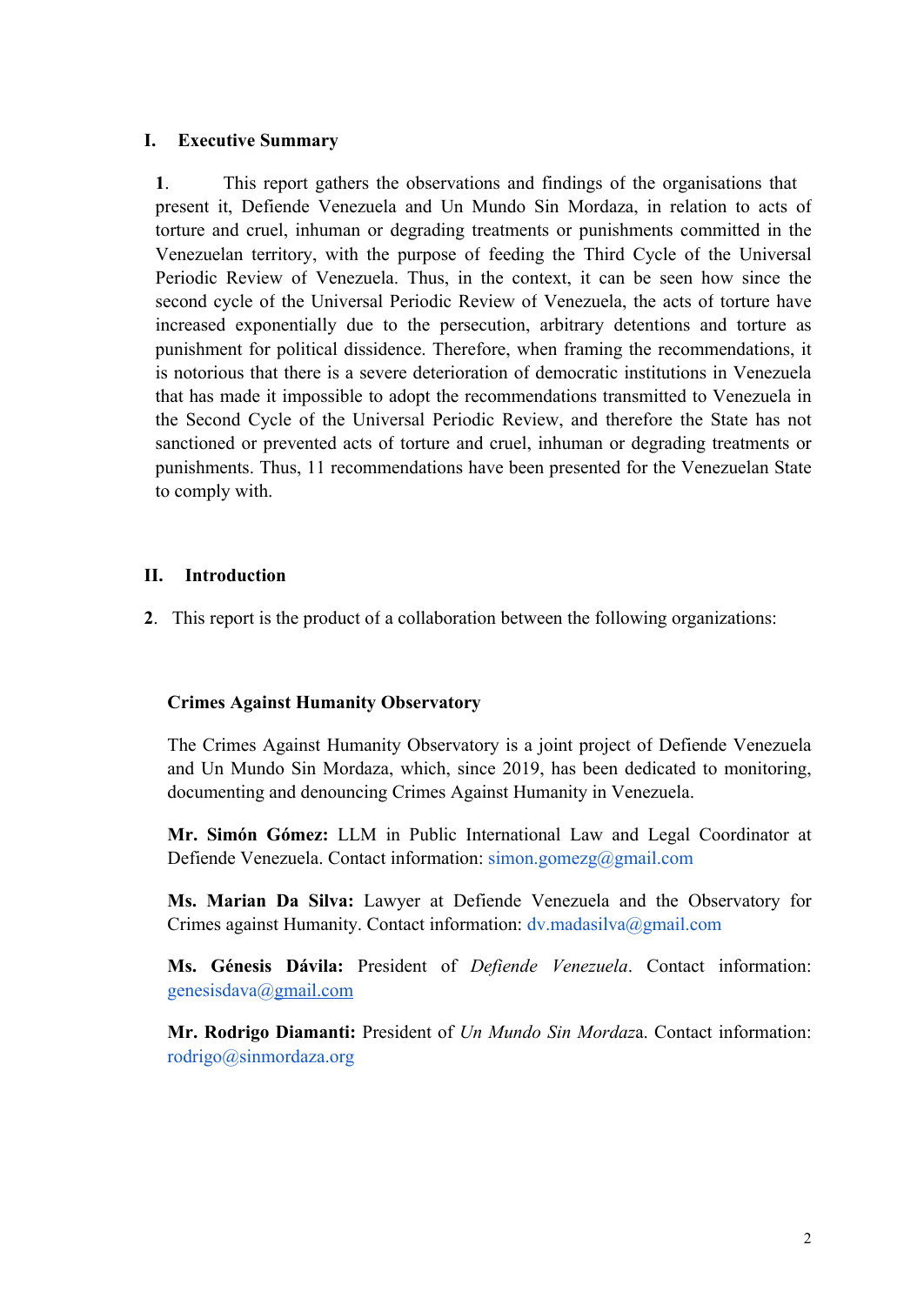**3**. This Report is divided into V sections. It first analyses the context of the Venezuelan institutional crisis, with special reference on the democractic deterioration, lack of judicial independence and rupture of check and balances as guarantee of the rule of law, being the root causes of acts of torture and other inhumane acts committed in the Venezuelan territory. Following up with an analysis of these crimes during the Third Cycle of the Periodic Review of Venezuela by framing recommendations of the last two periodic reviews, and finally issuing <sup>a</sup> list of recommendations to be implemented.

**4**. The factual information on the Venezuelan context was mostly extracted from the highest reliable open sources. In this regard, the reports of the United Nations High Commissioner for Human Rights, the United Nations Independent Fact-Finding Mission to Venezuela, the Panel of Independent Experts of the Organisation of American States, the Inter-American Commission on Human Rights, and national and international non-governmental human rights organisations such as the Venezuelan Penal Forum and Amnesty International, were of particular value.

**5**. In conclusion, the presen<sup>t</sup> repor<sup>t</sup> allows us to assert the existence of elements that indicate the commission of crimes against humanity of torture and other inhumane acts at least from 2014, linked to the context of disproportionate use of force, related political violence in Venezuela and open systematic violence against dissidents. Thus, it is <sup>a</sup> useful and timely document to nourish the Third Cycle of the Periodic Review of Venezuela, to be held during the 40th session of theUPR Working Group of theHuman Rights Council.

# **III. Context**

**6**. The Venezuelan context changed dramatically since the last UPR, even though the institutional deterioration was examined in the report, the lack of judicial independence, defficent training of public officers and rupture of check and balances, all were determinat for torture to be significatly increased. The severe increase of the number of torture cases was not isolated, but accompanied by <sup>a</sup> proven pattern that makes torture systematic and endemic in Venezuela, configuring all the elements of Crimes against Humanity, including <sup>a</sup> direct attack against <sup>a</sup> civilian population.

**7**. By civilian population we mean all those persons who are civilians, i.e., who are not active combatants in the State security forces or other armed forces.<sup>[1]</sup> Thus, the concep<sup>t</sup> of civilian population would also include all those persons who are active military non-combatants, ex-combatants and ex-members of resistance movements. The requirement of <sup>a</sup> State or organizational policy implies that the attack follows <sup>a</sup> regular pattern, that it is planned, direct and organised, and therefore does not respond to isolated and spontaneous acts of violence. However, it is not necessary for it to be <sup>a</sup> formalised policy, since its existence can be established from the pattern of acts of violence.<sup>[2]</sup> The requirement of a State or organisational policy implies that the attack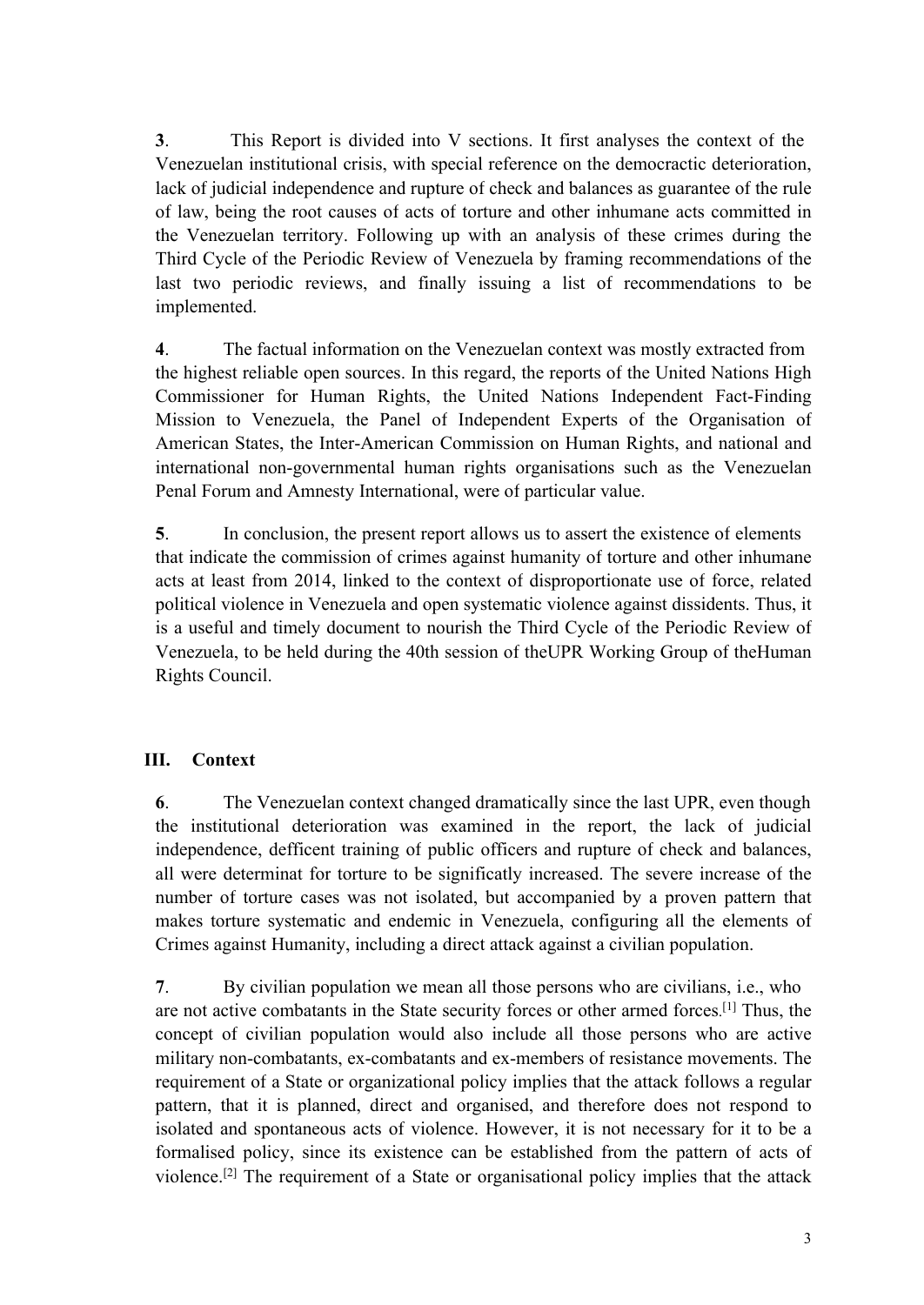follows <sup>a</sup> regular pattern, that it is planned, direct and organised, and therefore does not respond to isolated and spontaneous acts of violence.<sup>[3]</sup>

**8**. Since 2014, <sup>a</sup> line of state conduct consisting in silencing the opposition of the Maduro governmen<sup>t</sup> has existed in Venezuela. It has been carried out through the arbitrary detention of dissidents, disproportionate repression of public protest demonstrations through the use of the armed forces and paramilitary groups (colectivos), producing in many cases serious injuries and death of demonstrators, military dissidents (or persons perceived as such) and their families and friends, as well as they were subjected to imprisonment and torture, inhumane treatment and inhumane conditions of detention. All this in accordance with <sup>a</sup> state policy directly promoted by the highest governmental officers, with the purpose of annulling political dissidence and launching an attack against the civilian population.

**9.** It should be noted that 90% of the arrests during protests took place without <sup>a</sup> court order, being supposedly justified as <sup>a</sup> consequence of the commission of flagrant crimes. However, credible information shows the abusive use that the Venezuelan State has made of the legal figure of "flagrancy", under which arrests of persons perceived as political opponents have been implemented, even while they are carrying out daily activities that cannot be classified as criminal under any objective legal assessment.<sup>[4]</sup> Likewise, multiple violations of due process of law have been reported for persons detained under these circumstances.

**10**. Moreover, according to Amnesty International, the arbitrary detention methods frequently employed in the context of political demonstrations have encouraged the perpetration of other serious human rights violations, such as illtreatment, torture or enforced disappearances, [5] but none of these crimes have been investigated or sanctioned. The OHCHR Office affirms that security forces also verbally abused them, including with insults of <sup>a</sup> sexual nature, and humiliated them. Some detainees were forced to strip naked and guards regularly threatened both men and women with sexual violence, including rape, and with death. Almost all detainees in this context were subjected to some form of mistreatment, amounting in many cases to torture.<sup>[6]</sup> In this regard, according to the Venezuelan Attorney General's Office, only 72 complaints of torture related to 174 detentions in the context of demonstrations between 2017 and 2019 were reported.<sup>[7]</sup>

**11.** The ill-treatment generally began from the moment of arrest, when the security forces frequently used excessive and unnecessary force, injuring - sometimes seriously - the detainees through blows, kicks and pepper spray. [8] Once detained, the victims were subjected to various acts of torture and ill-treatment that took place especially in the detention centres of SEBIN and the Directorate of Military Counterintelligence (hereinafter "DGCIM") in Caracas, as well as in garrisons and other GNB facilities throughout the country. [9]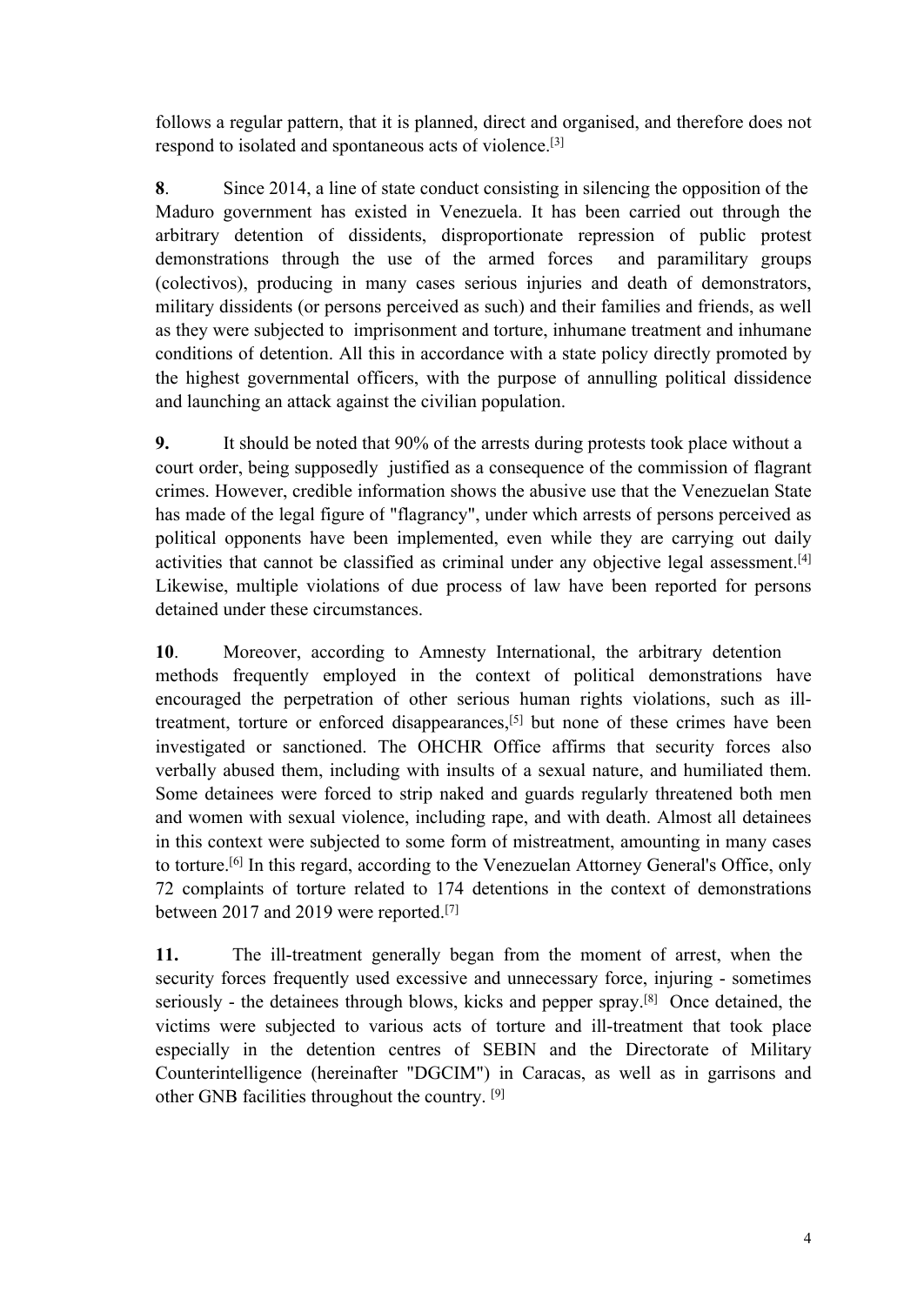**12.** According to the International Independent Fact-Finding Mission on the Bolivarian Republic of Venezuela's ("IIFFMV") Report, the arrests carried out by State security forces followed similar patterns, with some persons arrested by the DGCIM first passing through clandestine or unofficial places of detention, especially in the first hours or days following the arbitrary deprivation of liberty. During the transfers, most of the victims were reportedly blindfolded, or taken by indirect routes, possibly to confuse them about their whereabouts. [10]

**13.** Torture, executed with the purpose of obtaining information and punishing participation in protest activities and the exercise of other humanr gihts, was frequently exercised during interrogations; and included: blows with blunt objects such as sticks, bats, helmets, pliers and weapons all over the body, including the genitals; asphyxiation with tear gas, electrocution, subjection to stress positions for long periods of time; burns on the skin with cigarettes and gun barrels; torment with songs and slogans in favor of the government; sexual aggressions and threats against family members and loved ones.<sup>[11]</sup> This can be seen in the case of Nixon Leal, subjected to an unjustified detention, imprisonment and subsequent abuses and torture by Venezuelan state security forces officials. [12]

**14.** The IIFFMV also documented patterns of behavior in torture methods used by security forces on both men and women for political reasons, including: (i) stress positions called "crucifixion" (arms outstretched and handcuffed to tubes or bars) and "the octopus" (a metal belt with chains to immobilize the wrists and ankles); (ii) suffocation with plastic bags, chemicals or <sup>a</sup> bucket of water; (iii) beatings, sometimes with <sup>a</sup> stick or other blunt object; (iv) electric shocks to the genitals or other parts of the body; (v) death threats or threats of additional violence; (vi) threats of rape against the victim and/or family members; (vii) psychological torture, including sensory and sleep deprivation, constant lighting and extreme cold; and, (viii) forced nudity, including in rooms kept at extremely low temperatures. [13]

**15.** Moreover, the IIFFMV concluded that there are reasonable grounds to believe that the repetition of arbitrary detentions, forced disappearances of short duration, acts of torture and cruel, inhuman or degrading treatment, have similarities in the *modus operandi* and in the participation of different state institutions at different levels, and cannot constitute isolated or random acts. [14]

**16.** On the other hand, detention conditions usually did not meet minimum humane conditions, often constituting cruel, inhuman or degrading treatment. Overcrowding in detention centres is worrying,<sup>[15]</sup> to the point that detainees are often forced to sleep standing up. In general, the cells did not have toilets, forcing detainees to use plastic bags that accumulated in the cells, causing them to become infested with rodents and insects. [16]

**17.** It has been indicated that the persons detained would not be notified of the charges of the detention until the moment of being taken to court days later. In many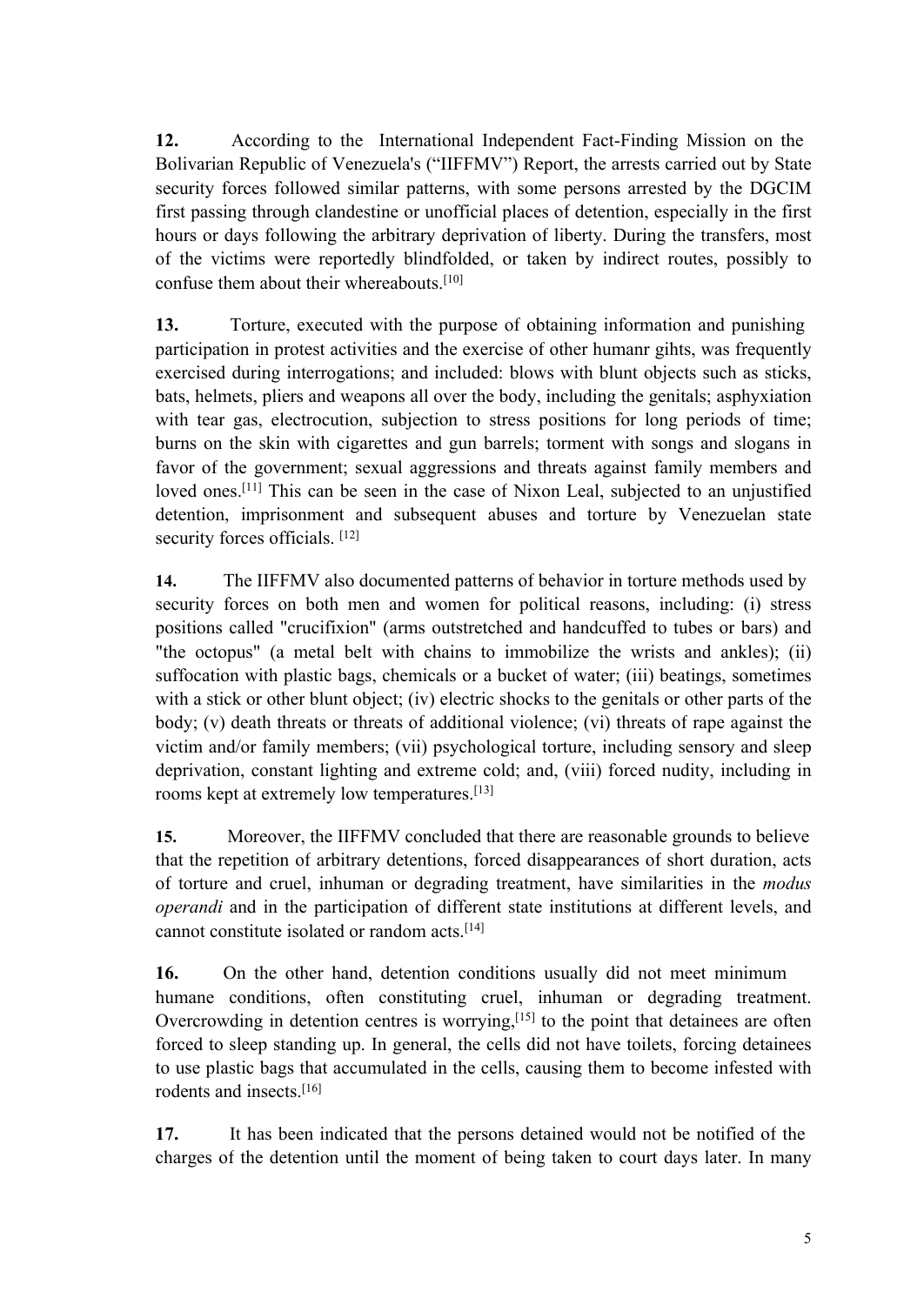cases, detainees have been held incommunicado until their presentation in court and have been transferred in the early hours of the morning and, without prior notice to other detention centres. Courts have frequently imposed formal requirements - such as the provision of sureties - for the granting of precautionary measures to detainees, thus prolonging detention unjustifiably. In addition, there have been cases in which custodial authorities have refused to comply with court orders for release without any legal justification.<sup>[17]</sup>.<sup>[18]</sup>

**18.** In this regard, the last Universal Periodic Review of Venezuela, countries such as the United States of America, Canada, Switzerland, United Kingdom, Australia, Germany, France, Slovakia, Israel and Belgium, striked their concern over the independence of the judiciary in Venezuela, recommending the country to: end the culture of impunity surrounding cases of reprisals against dissidents, attacks on human rights defenders and journalists, excessive use of force during peaceful demonstrations, abuses of power by state actors, the phenomenon known as "execution of criminals," and other serious human rights violations; ensure the independence of the judiciary and take all necessary measures to combat impunity; ensure transparency in the independent appointment of judges and prosecutors; increase institutional and material suppor<sup>t</sup> for the justice system and end the provisional nature of the appointment of judges; and abolish the practice of using the judicial system to silence criticism of the Government; prioritise reforms of the police and judicial systems to preven<sup>t</sup> crimes, punish those responsible, and combat the culture of impunity. [19]

**19**. Undoubtedly, <sup>a</sup> notable fact in Venezuela is the lack of independence of the judiciary, which is accompanied by <sup>a</sup> high degree of impunity, as stated in the IIFFMV Report, in the following terms:

"The judiciary has not acted as <sup>a</sup> check on the other agents of the State, perpetuating impunity for crimes committed. Most of the violations and crimes documented by the Mission have not resulted in thorough investigations, prosecutions and convictions of those allegedly responsible (...). There are reasonable grounds to believe that these omissions were affected by the lack of judicial independence".<sup>[20]</sup>

**20**. Thus, impunity for crimes in Venezuela is associated with the lack of independence of the judiciary that does not lead to thorough investigations, prosecutions and convictions of those allegedly responsible, which results in <sup>a</sup> culture of blatant impunity for crimes associated with perceived threats to power for the Government.

**21**. On the other hand, the judiciary is not only conducive to impunity for crimes, but its members have participated, by action or omission, in the perpetration of serious human rights violations, especially in the case of criminal prosecution of those allegedly responsible for crimes committed against political opponents. The judicial system, despite having solid evidence to suppor<sup>t</sup> the participation of the alleged perpetrator in the commission of the crime, co-opts the Executive branch by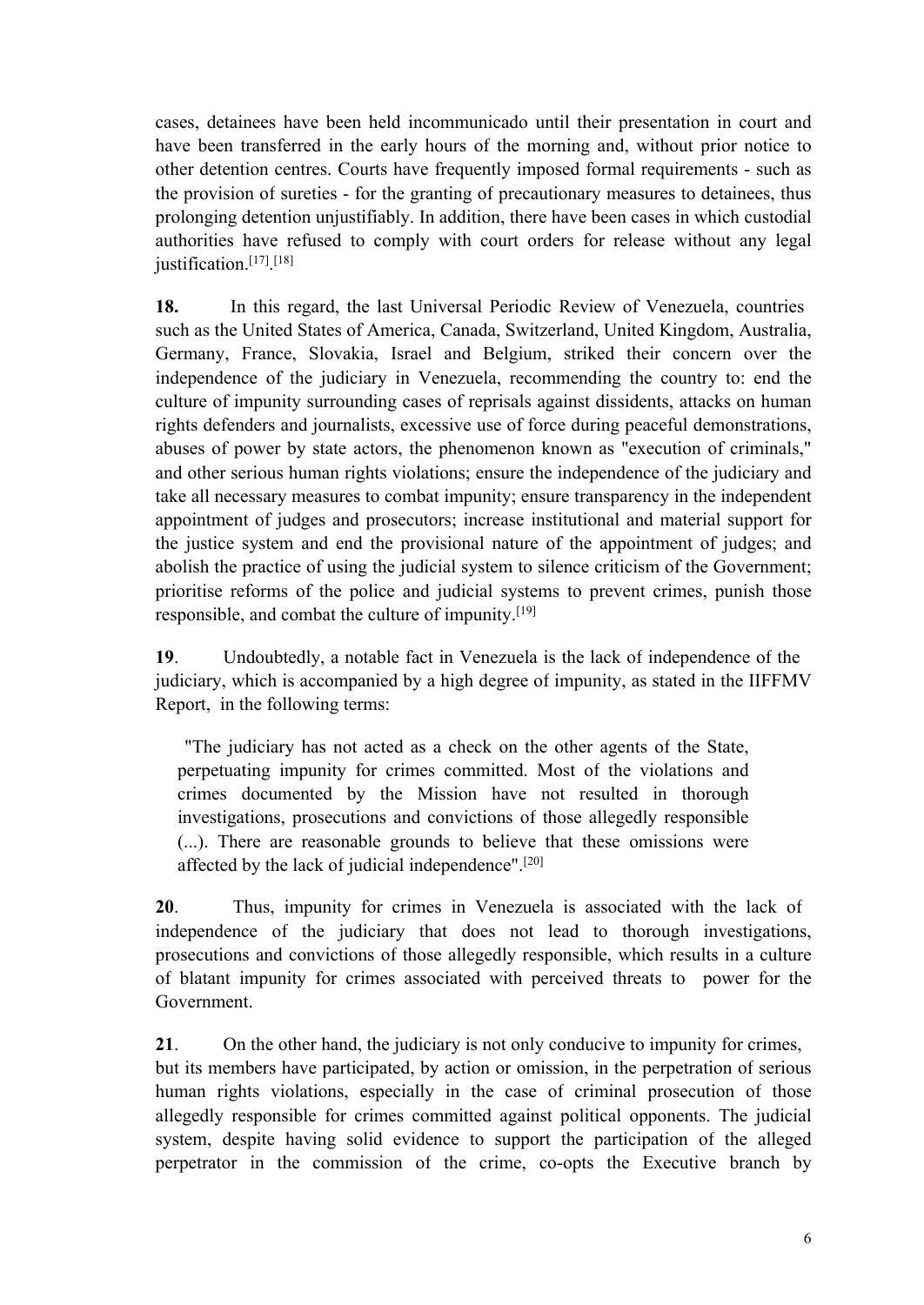committing irregularities in the investigations that do hinder prosecutions and convictions, especially when high-level authorities are involved.

**22.** In relation to the cases of torture and ill-treatment investigated and reviewed by the IIMFV, no one responsible has been convicted, although the authorities are aware of these facts, no information has been found to indicate that high-level authorities have taken steps to ensure that the responsible bodies give priority to the investigation of allegations of torture.

**23.** From the IIFFMV's findings, it is clear that the motivating factor for human rights violations and impunity for crimes are personal economic benefits, derived from State institutions that are directly associated with corruption,<sup>[21]</sup> which has allowed governmen<sup>t</sup> agents to maintain power and guarantee impunity.

**24.** Likewise, the IIFFMV has indicated that, "there are reasonable grounds to believe"<sup>[22]</sup> that high-level political actors exert pressure on members of the judiciary to influence the outcome of cases, this political influence has increased to <sup>a</sup> greater extent between the years 2014 to 2020 - years in which Venezuelan political and social conflict has worsened - which compromises the independence of judges and prosecutors and with it, produces an increase in impunity for crimes.

**25.** The IIFFM'Vs Report has also indicated that in the few cases in which sentences have been handed down, the responsibility of immediate superiors has not been guaranteed, only low-level personnel were involved and the responsibility did not include all crimes committed against the victims. With respec<sup>t</sup> to officers higher in the chain of command, no investigations, proceedings or prosecutions have been found that include them. Even officials who have been identified as direct perpetrators of crimes and are subject to international sanctions have not been dismissed or disciplined. [23]

**26.** Consequently, the lack of independence of the Venezuelan judiciary and the political pressure exerted on its members has perpetuated impunity for crimes committed in the territory; most violations and crimes are met with impunity and inaction by the responsible authorities instead of providing <sup>a</sup> fair, independent and impartial trial.

# **IV. Framing recommendations**

**27.** Due to the absolute prohibition of torture in international law, acts that affect the right to personal integrity in <sup>a</sup> manner incompatible with internationally recognised human rights cannot be interpreted as legal sanctions In this regard, according to Article 7 of the International Covenant on Civil and Political Rights: "No one shall be subjected to torture or to cruel, inhuman or degrading treatment or punishment. Likewise, Article 2 of the United Nations Convention Againts Torture provides that: "each State Party shall take effective legislative, administrative, judicial or other measures to preven<sup>t</sup> acts of torture in any territory under its jurisdiction."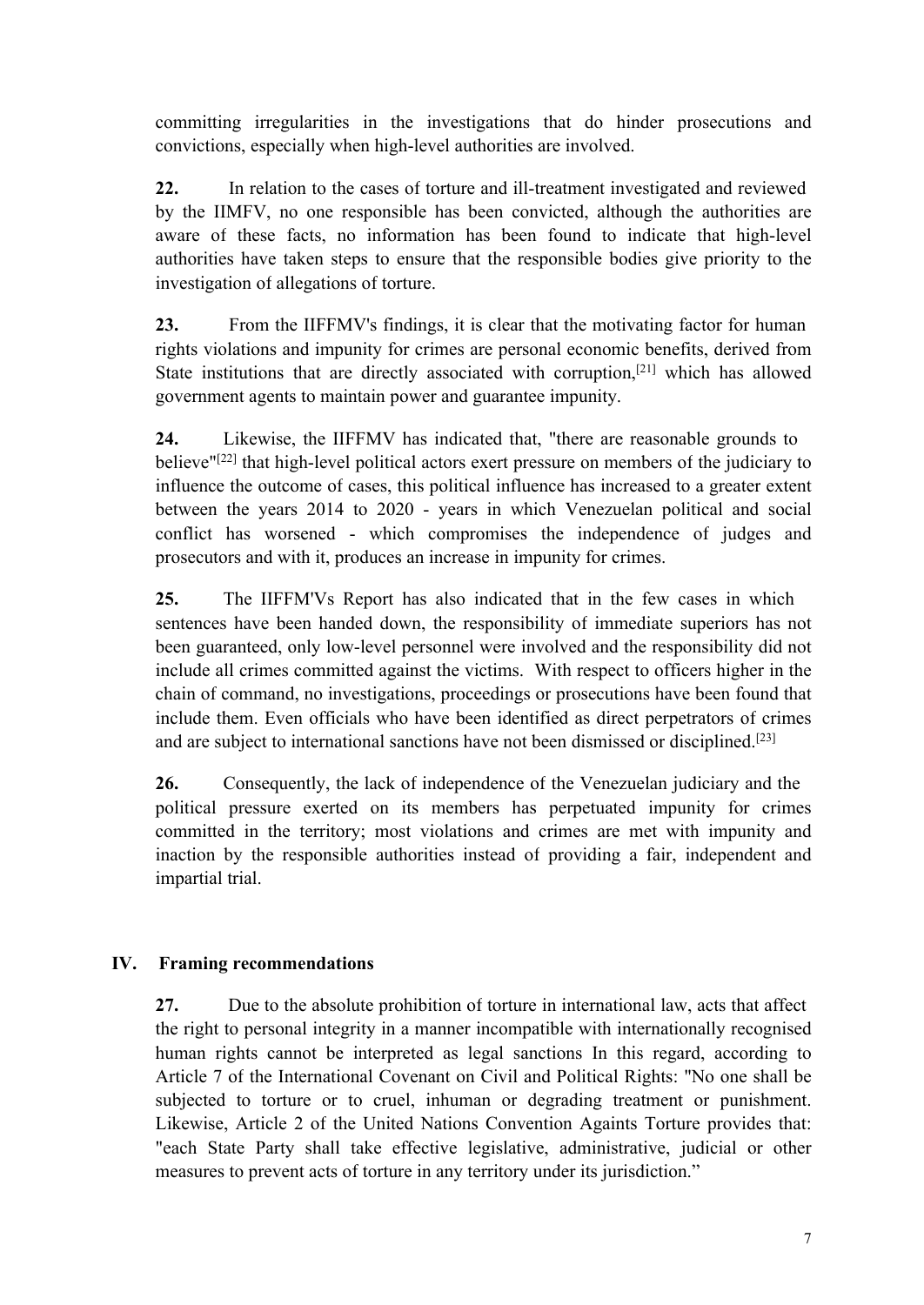**28.** The Constitution of Venezuela provides in Article 46, paragraph 1, that: "No person shall be subjected to punishment, torture or cruel, inhuman or degrading treatment". Similarly, Article 17 of the Special Law to Prevent and Punish Torture and Other Cruel, Inhuman or Degrading Treatment, defines the crime of torture as follows:

"The public official who, in functions inherent to his or her position, injures <sup>a</sup> person in his or her custody; in his or her physical, psychological or moral integrity, or for any reason based on any type of discrimination, with the intention of intimidating, punishing or obtaining information or <sup>a</sup> confession, shall be punished with the penalty of fifteen to twenty-five years imprisonment and disqualification from the exercise of public office for <sup>a</sup> period equivalent to the sentence decreed."

**29.** As it can be seen from the national and international legal framework partially cited, applicable to the Venezuelan legal system, in no case may <sup>a</sup> legal sanction imply any type of corporal punishment or moral vexation. Therefore, there are regulations applicable to Venezuela, including domestic laws, which sanction this type of conduct Nonetheless, the United Nations High Commissioner for Human Rights confirmed in its last repor<sup>t</sup> that she was not aware of any cases in which the provisions of the Special Law to Prevent and Punish Torture and Other Inhuman or Degrading Treatment, including article 33 which imposes criminal and administrative penalties for the introduction of statements or confessions obtained through torture or ill-treatment as evidence, has ever been implemented.<sup>[24]</sup>

**30**. Therefore, after having denounced instances of torture or ill-treatment before the courts, detainees were returned to the custody of those allegedly responsible for the reported ill- treatment. In some cases, the alleged perpetrators would have been called to testify against the victims in the criminal processes against them, with no precautionary measures taken by judges or prosecutors to protect the alleged victims or address related due process concerns.<sup>[25]</sup> Furthermore, the authorities have failed to conduct prompt, effective, thorough, independent, impartial and transparent investigations into credible allegations of torture and ill-treatment to bring the alleged perpetrators to justice and to provide reparations to victims. In particular, judicial authorities have often reversed the burden of proof by refusing to open investigations if the victims did not identify perpetrators. [26]

**31.** This pattern shows that people who are subjected to torture, when they are presented before judges are not heard and there are no mechanisms to protect victims but rather send them back to the place where they have been tortured. Thus, the judicial branch is not efficiently sanctioning and procurring the eradication of torture, but rather remains unactive to protect the authorities behind these conducts, which strikes the need to take effective measures to restore the independence of the judicial system; ensure the impartiality of the Attorney-General's Office and the Ombudsman,<sup>[27]</sup> and the implementation of <sup>a</sup> victim and witness protection programme, to safeguard the integrity of victims and witnesses, and ensure accountability for human rights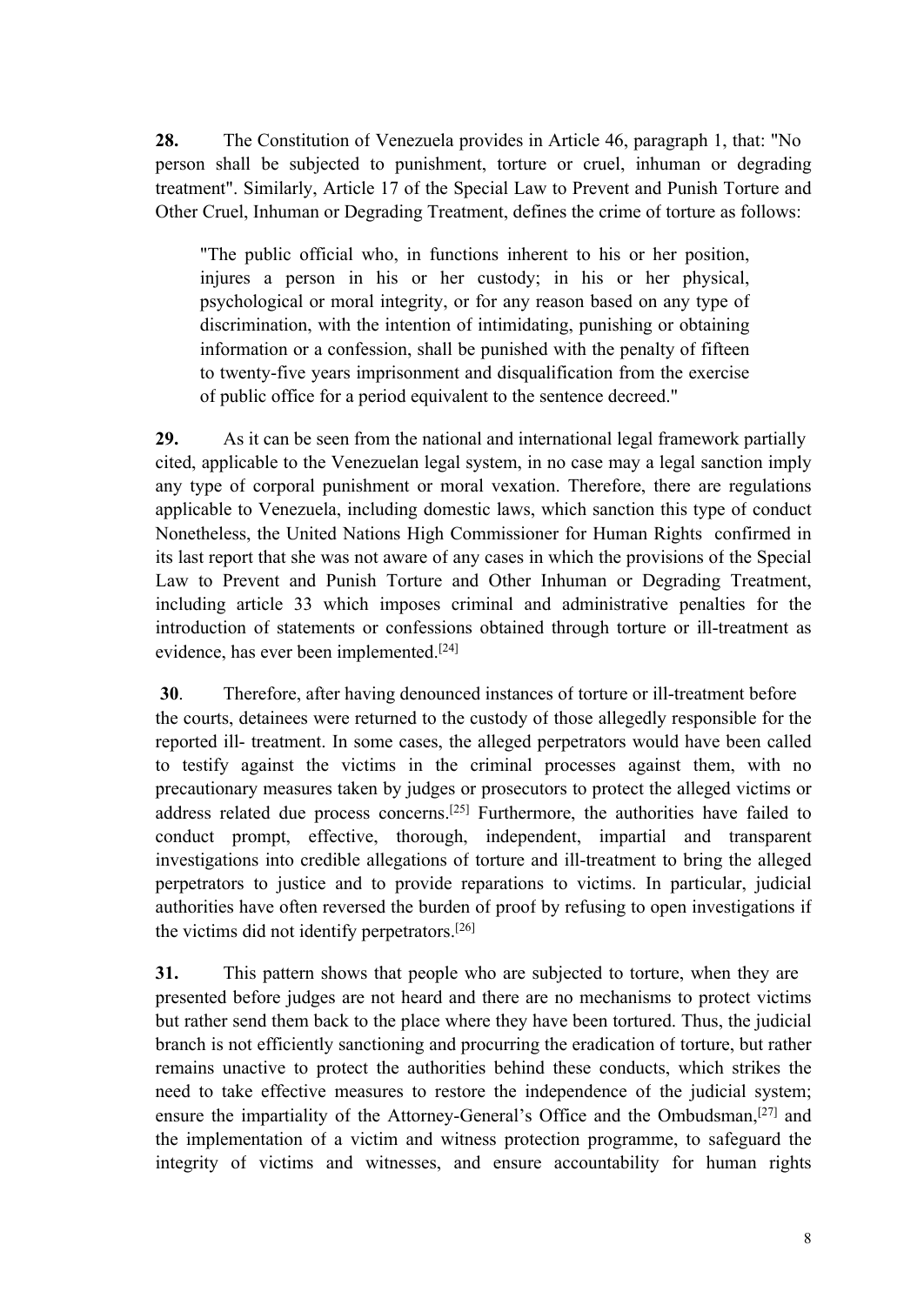violations, as the United Nations High Commissioner of Human Rights recommends in her most recent repor<sup>t</sup> on Venezuela. [28] We may add the need to also offer <sup>a</sup> rehabilitation progam for torture victims and their right to reparation with <sup>a</sup> gendersensitive approach, as well as guarantee their protection from intimidation and retaliation. [29]

**32**. In addition, as it was recommended in the Third Cycle of the Periodic Review of Brazil<sup>[30]</sup> and in the Third Cycle of the Periodic Review of Mexico,<sup>[31]</sup> there is the need to undertake thorough, impartial, and timely investigations of all allegations of unlawful killings, abuses, torture and corruption involving the forces of law and order; and establish an independent complaints mechanism to investigate all allegations of torture, excessive use of force and collective punishment in all prison facilities as Portugal recommended in the Second Cycle of the Periodic Review of Uruguay.<sup>[32]</sup>

**33.** It is important to notice that countries such as Chequia, Ghana, Estonia, Mexico, Switzerland, Paraguay Slovakia and France recommended in the Second Cycle of the Periodic Review of Argentina<sup>[33]</sup> and Estonia in the Second Cycle of the Periodic Review of Ghana<sup>[34]</sup> to take measures to establish the national mechanism for the prevention of torture and ensure its effective implementation. Hence, it is important to highlight that Venezuela does have an institutional national body called, the National Commission for the Prevention of Torture and Other Cruel, Inhuman or Degrading Treatment established by Article 11 of the Special Law to Prevent and Punish Torture and Other Cruel, Inhuman or Degrading Treatment, which its main purpose is "the coordination, promotion, supervision and national control of national policies and plans for the prevention of torture and other cruel, inhuman or degrading treatment, as well as the monitoring of the rights of persons deprived of their liberty; it shall also ensure compliance with this Law, the guarantee of the right to physical, psychological and moral integrity, and the prohibition of torture and other cruel, inhuman or degrading treatment", but it also remained inactive in <sup>a</sup> national level.

**34.** Consequently, this organ has not received, processed and followed up on complaints of torture and other cruel, inhuman or degrading treatment; reviewed the current legal system or drafted laws related to the protection of physical and mental integrity, human rights and the prevention of torture; conducted free visits to places of deprivation of liberty; promoted national plans for awareness-raising and training in human rights and the prevention of torture or even conducted meetings with those responsible and officials of the centres visited to maintain <sup>a</sup> constructive dialogue with the relevant authorities, and prepared reports reflecting the situations observed, in breach of all its functions and powers set forth in article 12 of the Special Law to Prevent and Punish Torture and Other Cruel, Inhuman or Degrading Treatment. Thereby, it is important to implement the internal normative framework, since the laws that are in place but are not enforced.

**35**. Venezuelan institutions need to safeguard the dispositions contained in the Constitution, Special Law to Prevent and Punish Torture and Other Cruel, Inhuman or Degrading Treatment; International Covenant on Civil and Political Rights; United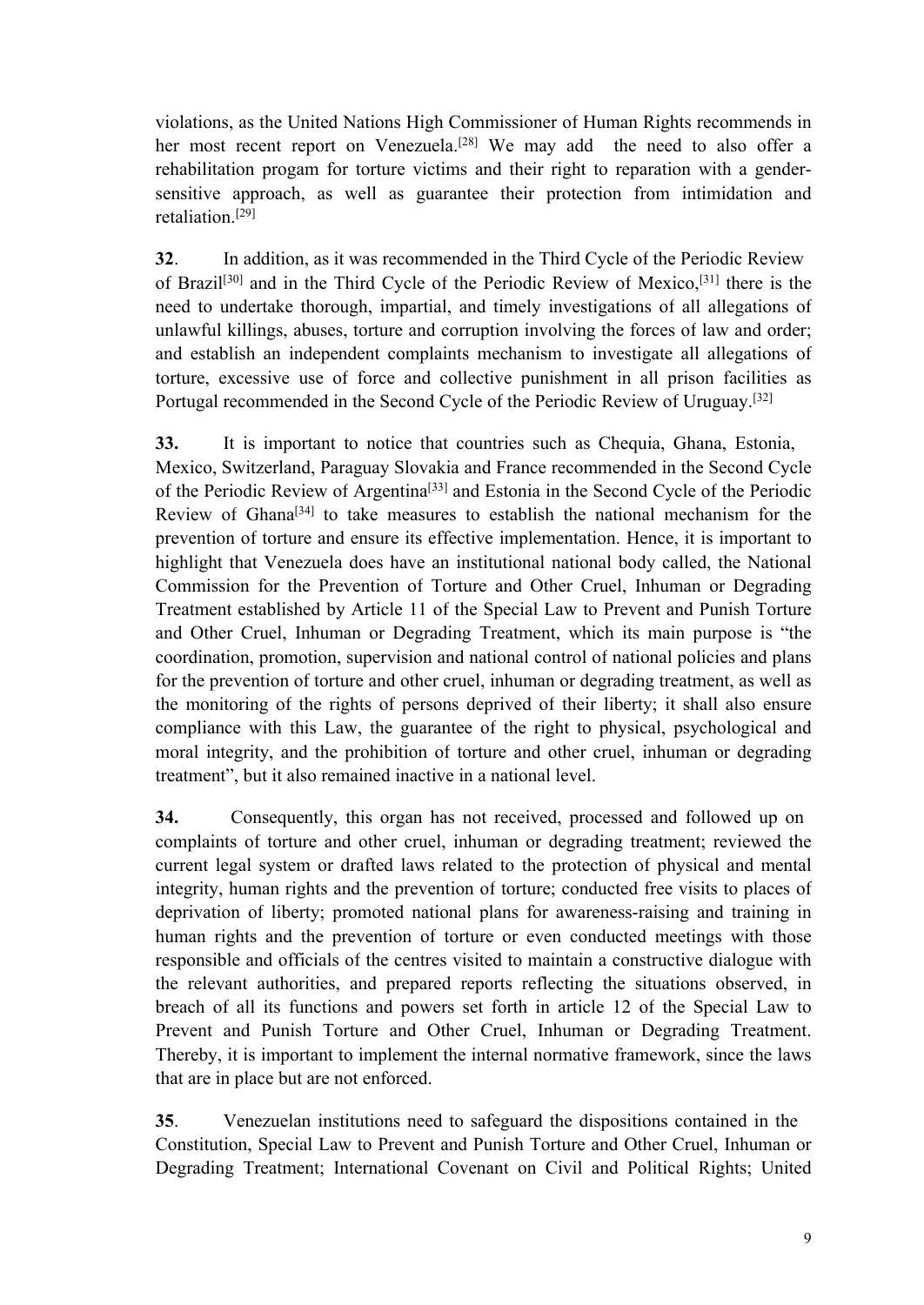Nations Convention against Torture and American Convention of Human Rigths, their quick and effective implementation. For this matter it is important to ensure the resources, thus providing independent institutional mechanisms, which can only be achieved through <sup>a</sup> holistic approach including <sup>a</sup> political-administrative independence, different sources of funding and organic independence.

**36.** Nonetheless, Venezuela still has not ratified d the Optional Protocol to the Convention against Torture and Other Cruel, Inhuman or Degrading Treatment or Punishment, as numerous countries striked on the last Cycle of the Periodic Review of Venezuela, which should be ratified as soon as possible to adequate the national framework to this international standards. [35]

**37.** On another token, there is <sup>a</sup> need to preven<sup>t</sup> torture and ill-treatments instead of only having <sup>a</sup> reactive approach by only helding the responsables accountable. As countries like the United States has recommended in the Second Cycle of the Periodic Review of Argentina, there is the need to improve the treatment of prisoners by encouraging provinces to implement the national torture prevention mechanism, improving the training of police and prison officers, and ending overcrowding.<sup>[36]</sup>

**38.** For this matter, it is important to implement training programs and workshops for military officers, police officers, prisons personnel, judges, and every other public authority which may be called to apply this law, in order to have the tools to comply with them. Training is needed to implement international standards, so these workshops should include good practices for interrogation, such as the Principles on Effective Interviewing for Investigations and Information Gathering, including the principles on foundations, practice, vulnerabilities, training, accountability and implementation<sup>[37]</sup>; treatment of detainees and the detailed consequences of commiting acts of ill-treatment and torture. There also needs to be <sup>a</sup> continuous dialogue with various social actors, including international bodies and civil society, to collect good practices for judicial reform to make this more effective and make police managemen<sup>t</sup> transparent.

# **V. Recommendations**

**39.** Take effective measures to restore institutional check and balances, especially by ensuring the independence of the judicial system and the impartiality of the Attorney-General'<sup>s</sup> Office and the Ombudsman in order to fight agains impunity on torture cases.

**40.** Implement <sup>a</sup> victim and witness protection programme, to safeguard the integrity of victims of turture and ensure accountability for crimes against humanity, offering the appropriate reparation and rehabilitation with <sup>a</sup> gender-sensitive approach, as well as guaranteeing their protection from intimidation and retaliation.

**41.** Create rehabilitation programs considering the psychological responses to torture and other ill-treatment im accordance to the Istanbul Protocol Handbook and all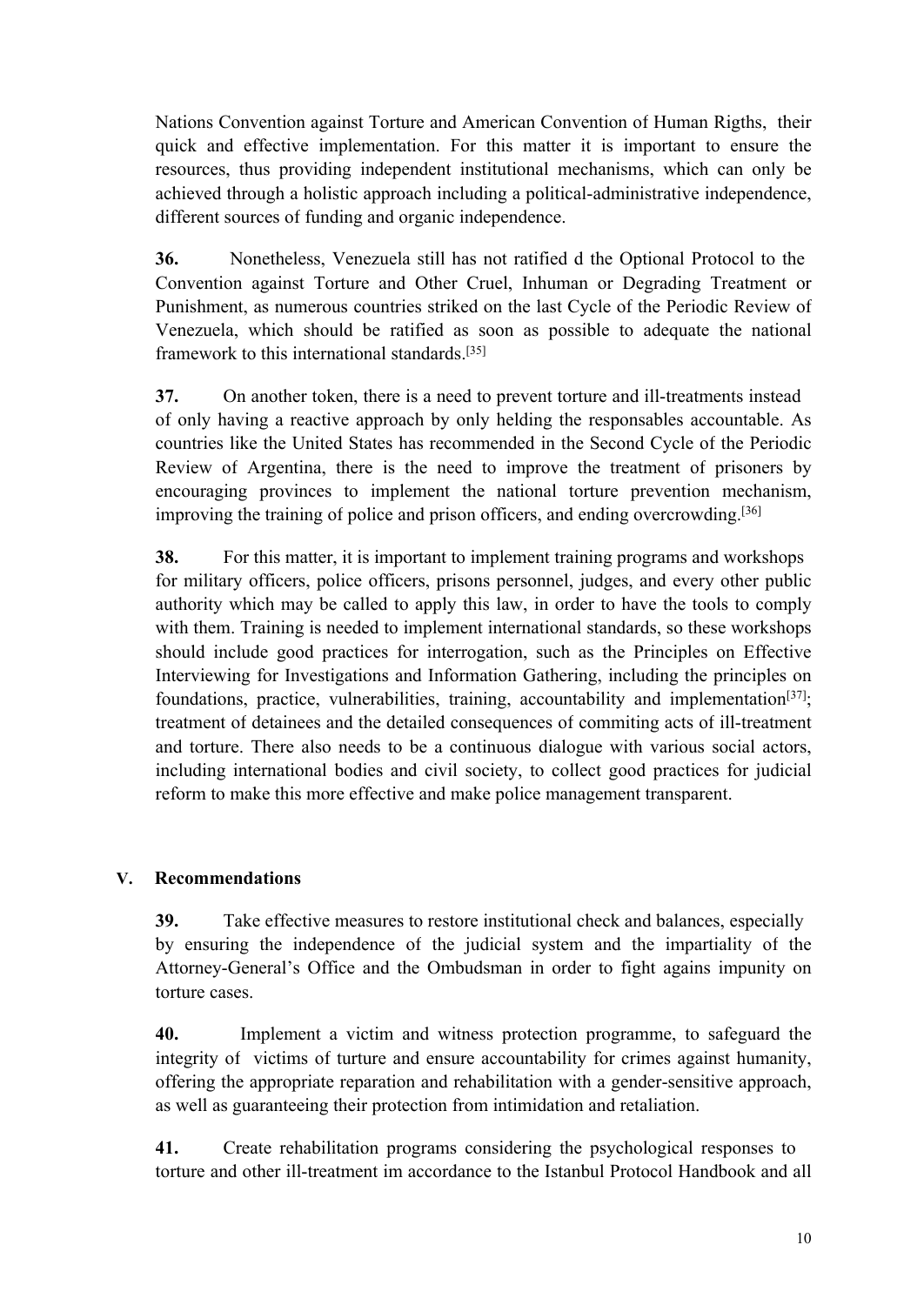other relevant international instruments.

**42.** Undertake thorough, impartial, and timely investigations of all allegations of torture and disproportionate use of force involving the security forces, and law and order agencies.

**43.** Implement transparent medical and psychological tests before, during and after every detention in order to safeguard physical  $\&$  psychological evidence of every form of torture and other ill-treatment according to the Istanbul Protocol Handbook.

**44.** Establish an independent complaints mechanism to investigate all allegations of torture, excessive use of force and collective punishment in all prison facilities.

**45.** Safeguard every provision preventing anf prohibiting torture and cruel and inhumane treatments, and ensure their quick and effective implementation.

**46.** Adopt adequate measures to promote transparency regarding investigations of alleged crimes of torture, in order to secure accountability, as well as the exercise of the right to access of information and participation of victimas, human rights NGOs and civil society in general.

**46.** Ratify the Optional Protocol to the Convention against Torture and Other Cruel, Inhuman or Degrading Treatment or Punishment.

**47.** Implement training programmes and workshops for military officers, police officers, prisons personnel, judges, and every other public authority which may be called upon to apply the law, according to the internationally accepted standards, focusing on non-coercive methods as an effective suite of techniques that can be successfully applied following the Principles on Effective Interviewing for Investigations and Information Gatherings, by trained personnel.

**48.** Improve the treatment of prisoners by reforming the prisons system as deemed appropriate to implement the national torture prevention mechanism, improving the training of police and prison officers, and ending overcrowding of immates.

# **VI. Final Notes**

**Defiende Venezuela (DV).** Founded in 2017. The organization is <sup>a</sup> pro-bono nongovernmental organisation advocating the promotion and protection of human rights in Venezuela, which it achieves by representing victims of human rights violations at the international level, especially before: the Inter-American Commission of Human Rights, the Universal Human Rights System, and the International Criminal Court. In three years, the organisation has grown into <sup>a</sup> team of lawyers representing over 200 victims –ranging from patients with untreated diseases, victims of torture, and to some of the most influential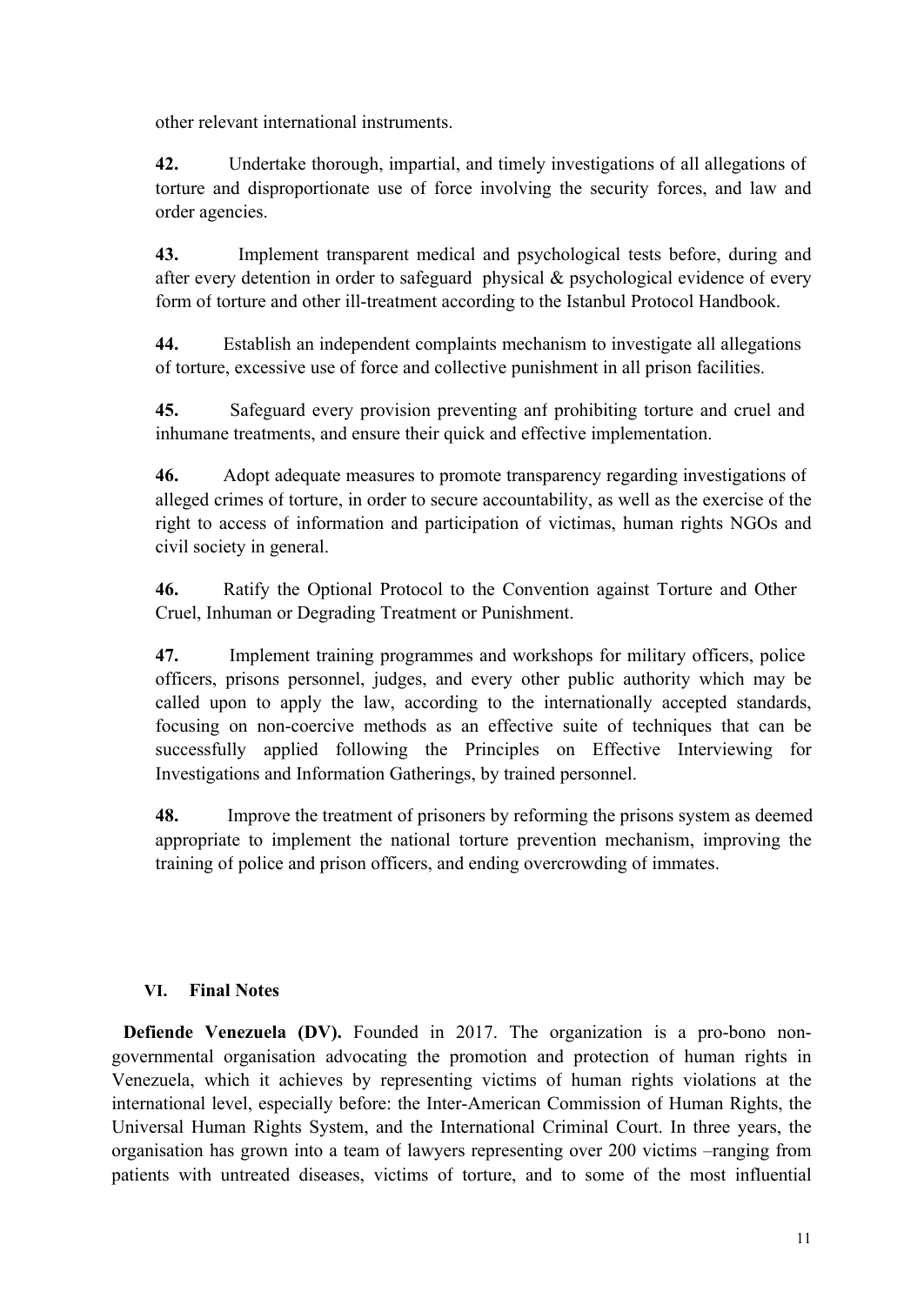opposition leaders. It has also trained over 300 defenders on how to document and file cases internationally, thus increasing civil society's commitment and enabling other professionals to become agents of social change.

**Un Mundo Sin Mordaza (UMSM).** The NGO Un Mundo Sin Mordaza (UMSM). Founded in 2009. The organization's mission is to promote and empower citizens in the field of human rights through art and culture as spaces for expression. Currently, UMSM continues to raise awareness of human rights through various activities such as art contests, documentation of human rights violations, especially freedom of expression, and training of civil society members in human rights activism and non-violent struggle. In terms of outreach, UMSM has activists and volunteers in 16 states of Venezuela, at the international level it is presen<sup>t</sup> in 35 of the most important cities in America, Europe, Asia and Oceania. Finally, in terms of communication outreach, our multi-platform communication campaigns reach at least 700,000 people monthly, and we currently have approximately 680,000 followers in the main social networks.

## **[Word count: 4,546]**

<sup>[2]</sup> ICTY, The Prosecutor v. Blaskic, Judgment, March 3, 2000, Case No. IT-95-14, para. 254.

<sup>[3]</sup> ICC, Situation in the Central African Republic in the case of the prosecutor v. Jean Pierre Bemba Gombo, Pre-Trial Chamber II, June 15, 2009, Case No. ICC-01/05-01/08. para. 81; ICC, Situation in the democratic Republic of the Congo in the case of the Prosecutor v. Germain Katanga, Trial Chamber II, March 7, 2014, Case No. ICC-01/04-01/07, para. 1124.

<sup>[1]</sup> ICTY, Prosecutor v. Dragoljub Kunarac Radomir Kovac and Zoran Vukovic, Trial Chamber, February 22, 2001, Case No. IT-96-23-T & IT-96-23/1-T. para. 425; ICC, Situation in the Democratic Republic of the Congo in the case of the Prosecutor v. Germain Katanga, Trial Chamber II, March 7, 2014, Case No. ICC-01/04-01/07, para. 1102.

<sup>[4]</sup> Amnistía Internacional, Venezuela: Silencio <sup>a</sup> la fuerza: Detenciones arbitrarias por motivos políticos en Venezuela. April 26, 2017. Available at: <https://www.amnesty.org/download/Documents/AMR5360142017ENGLISH.PDF>, pp. 7 y 8. IACHR, Informe de País Venezuela, Situación de derechos humanos en Venezuela, December 31, 2017. Available at: <http://www.oas.org/es/cidh/informes/pdfs/Venezuela2018-es.pdf>, para. 239. OHCHR, Human rights violations and abuses in the context of protests in the Bolivarian Republic of Venezuela from 1 April to 31 July 2017, Geneva, August, 2017. Available at: [https://www.ohchr.org/Documents/Countries/VE/HCReportVenezuela\\_1April-31July2017\\_EN.pdf](https://www.ohchr.org/Documents/Countries/VE/HCReportVenezuela_1April-31July2017_EN.pdf), pp. 20 y 21. OAS, Informe de la Secretaría General de la Organización de los Estados Americanos y del Panel de Expertos Internacionales Independientes sobre la Posible Comisión de Crímenes de Lesa Humanidad en Venezuela, Washington D.C, May 29, 2018. Available at: [http://www.oas.org/documents/spa/press/Informe-Panel-](http://www.oas.org/documents/spa/press/Informe-Panel-Independiente-Venezuela-ES.pdf)[Independiente-Venezuela-ES.pdf](http://www.oas.org/documents/spa/press/Informe-Panel-Independiente-Venezuela-ES.pdf), p. 185.

<sup>[5]</sup> Amnistía Internacional, Venezuela: Silencio a la Fuerza: Detenciones Arbitrarias por Motivos Políticos en Venezuela.<br>
April 26. 2017. Available at: Venezuela. April 26, 2017. Available at: <https://www.amnesty.org/download/Documents/AMR5360142017ENGLISH.PDF>, p. 4.

<sup>[6]</sup> OHCHR, Human rights violations and abuses in the context of protests in the Bolivarian Republic of Venezuela from 1 April to 31 July 2017, Geneva, August 2017. Available at: [https://www.ohchr.org/Documents/Countries/VE/HCReportVenezuela](https://www.ohchr.org/Documents/Countries/VE/HCReportVenezuela_1April-31July2017_EN.pdf)\_[1April-31July2017](https://www.ohchr.org/Documents/Countries/VE/HCReportVenezuela_1April-31July2017_EN.pdf)\_[EN.pdf](https://www.ohchr.org/Documents/Countries/VE/HCReportVenezuela_1April-31July2017_EN.pdf), p. 17.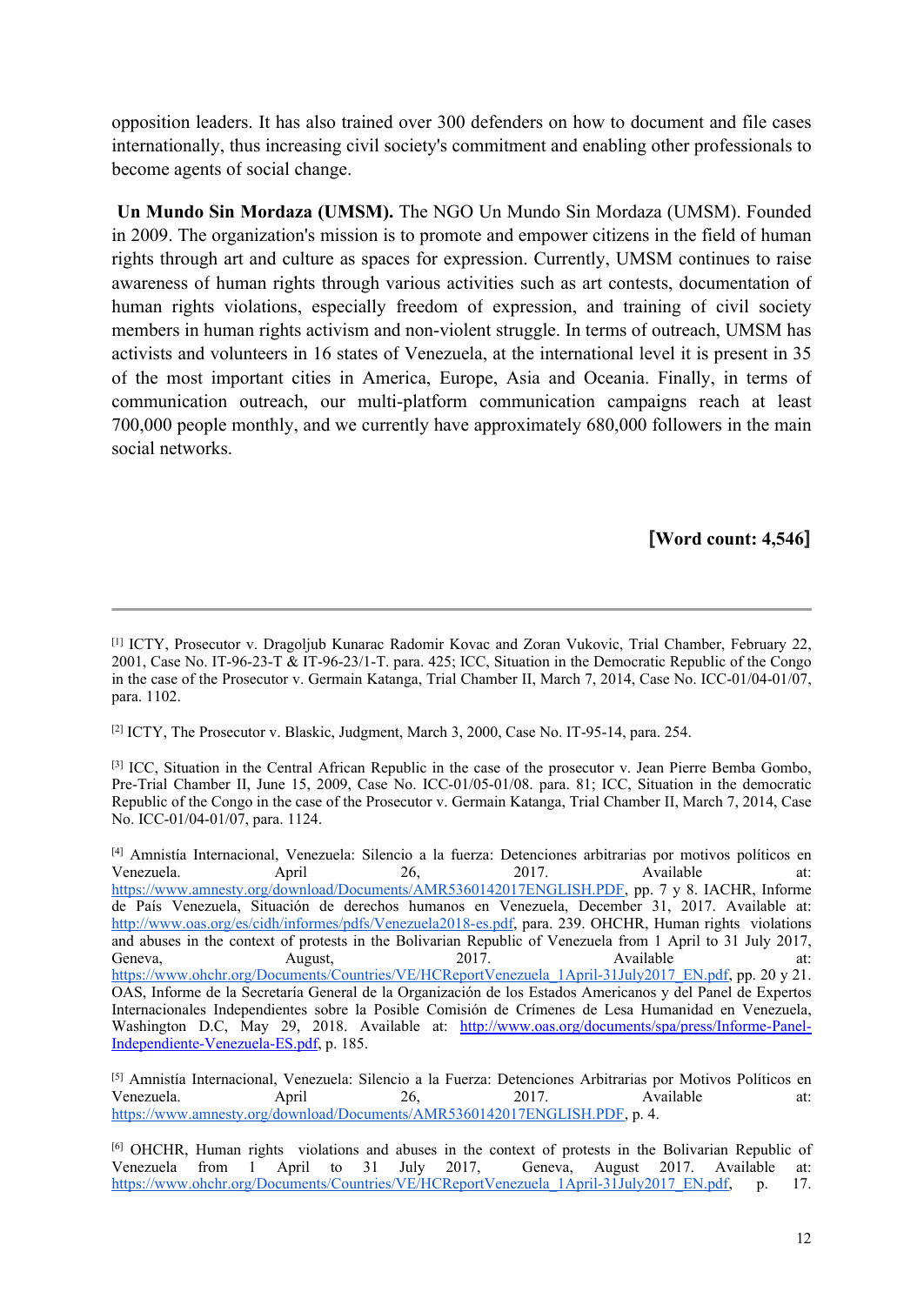IACHR, Informe de País Venezuela, Situación de derechos humanos en Venezuela, December 31 2017. Available at: <http://www.oas.org/es/cidh/informes/pdfs/Venezuela2018-es.pdf>, para. 245.

[7] OHCHR, Human rights in the Bolivarian Republic of Venezuela, Report of the United Nations High Commissioner for Human Rights on the situation of human rights in the Bolivarian Republic of Venezuela, July  $5,$  2019.  $2019.$  Available at: [https://www.ohchr.org/EN/HRBodies/HRC/RegularSessions/Session41/Documents/A\\_HRC\\_41\\_18.docx&ved=](https://www.ohchr.org/EN/HRBodies/HRC/RegularSessions/Session41/Documents/A_HRC_41_18.docx&ved=2ahUKEwjQu6fbsezjAhUaBGMBHd-HDSIQFjAAegQIBRAB&usg=AOvVaw0m3sYu_ifVfl3DEB7w2V9N&cshid=1565033852969) [2ahUKEwjQu6fbsezjAhUaBGMBHd-](https://www.ohchr.org/EN/HRBodies/HRC/RegularSessions/Session41/Documents/A_HRC_41_18.docx&ved=2ahUKEwjQu6fbsezjAhUaBGMBHd-HDSIQFjAAegQIBRAB&usg=AOvVaw0m3sYu_ifVfl3DEB7w2V9N&cshid=1565033852969)[HDSIQFjAAegQIBRAB&usg=AOvVaw0m3sYu\\_ifVfl3DEB7w2V9N&cshid=1565033852969](https://www.ohchr.org/EN/HRBodies/HRC/RegularSessions/Session41/Documents/A_HRC_41_18.docx&ved=2ahUKEwjQu6fbsezjAhUaBGMBHd-HDSIQFjAAegQIBRAB&usg=AOvVaw0m3sYu_ifVfl3DEB7w2V9N&cshid=1565033852969), para. 43.

<sup>[8]</sup> OHCHR, Human rights violations and abuses in the context of protests in the Bolivarian Republic of Venezuela from 1 April to 31 July 2017, Geneva, Agosto 2017. Available at: Venezuela from 1 April to 31 July 2017, Geneva, Agosto 2017. Available at: [https://www.ohchr.org/Documents/Countries/VE/HCReportVenezuela\\_1April-31July2017\\_EN.pdf](https://www.ohchr.org/Documents/Countries/VE/HCReportVenezuela_1April-31July2017_EN.pdf), p. 18.

<sup>[9]</sup> *Ibídem*: p. 19. IACHR, Informe de País Venezuela, Situación de derechos humanos en Venezuela, December 31, 2017. Available at: <http://www.oas.org/es/cidh/informes/pdfs/Venezuela2018-es.pdf>, parr. 246. Human Rights y Foro Penal, Arremetida contra opositores; Brutalidad, tortura y persecución política en Venezuela, November 2017. Available at: [https://www.hrw.org/sites/default/files/report\\_pdf/venezuela/1117sp\\_web.pdf](https://www.hrw.org/sites/default/files/report_pdf/venezuela/1117sp_web.pdf), p. 27.

[10] Human Rights Council, Conclusiones detalladas de la Misión Internacional Independiente de Determinación de los Hechos sobre la República Bolivariana de Venezuela. A/HRC/45/CRP.11. September 15, 2020. Available at: [https://www.ohchr.org/Documents/HRBodies/HRCouncil/FFMV/A\\_HRC\\_45\\_CRP.11\\_SP.pdf](https://www.ohchr.org/Documents/HRBodies/HRCouncil/FFMV/A_HRC_45_CRP.11_SP.pdf), para. 308.

<sup>[11]</sup> OHCHR, Human rights violations and abuses in the context of protests in the Bolivarian Republic of Venezuela from 1 April to 31 July 2017, Geneva, August 2017. Available at: Venezuela from 1 April to 31 July 2017, Geneva, August 2017. Available at: [https://www.ohchr.org/Documents/Countries/VE/HCReportVenezuela\\_1April-31July2017\\_EN.pdf](https://www.ohchr.org/Documents/Countries/VE/HCReportVenezuela_1April-31July2017_EN.pdf), pp. 18 y 19. También: Amnistía Internacional, Silencio <sup>a</sup> la Fuerza: Detenciones Arbitrarias por Motivos Políticos en Venezuela. April 26, 2017. Available at: <https://www.amnesty.org/download/Documents/AMR5360142017ENGLISH.PDF>, p. 10. *Vid*: IACHR, Informe de País Venezuela, Situación de derechos humanos en Venezuela, December 31, 2017. Available at: <http://www.oas.org/es/cidh/informes/pdfs/Venezuela2018-es.pdf>, para. 248. OAS, Informe de la Secretaría General de la Organización de los Estados Americanos y del Panel de Expertos Internacionales Independientes sobre la Posible Comisión de Crímenes de Lesa Humanidad en Venezuela, Washington D.C, May 29, 2018. Available at: : <http://www.oas.org/documents/spa/press/Informe-Panel-Independiente-Venezuela-ES.pdf>, p. 380. Human Rights & Foro Penal, Arremetida contra opositores; Brutalidad, tortura y persecución política en Venezuela, November 2017. Available at: [https://www.hrw.org/sites/default/files/report\\_pdf/venezuela/1117sp\\_web.pdf](https://www.hrw.org/sites/default/files/report_pdf/venezuela/1117sp_web.pdf), p. 27. OHCHR, Human rights in the Bolivarian Republic of Venezuela, Report of the United Nations High Commissioner for Human Rights on the situation of human rights in the Bolivarian Republic of Venezuela, July 5, 2019. Available at: [https://www.ohchr.org/EN/HRBodies/HRC/RegularSessions/Session41/Documents/A\\_HRC\\_41\\_18.docx&ved=](https://www.ohchr.org/EN/HRBodies/HRC/RegularSessions/Session41/Documents/A_HRC_41_18.docx&ved=2ahUKEwjQu6fbsezjAhUaBGMBHd-HDSIQFjAAegQIBRAB&usg=AOvVaw0m3sYu_ifVfl3DEB7w2V9N&cshid=1565033852969) [2ahUKEwjQu6fbsezjAhUaBGMBHd-](https://www.ohchr.org/EN/HRBodies/HRC/RegularSessions/Session41/Documents/A_HRC_41_18.docx&ved=2ahUKEwjQu6fbsezjAhUaBGMBHd-HDSIQFjAAegQIBRAB&usg=AOvVaw0m3sYu_ifVfl3DEB7w2V9N&cshid=1565033852969)

[HDSIQFjAAegQIBRAB&usg=AOvVaw0m3sYu\\_ifVfl3DEB7w2V9N&cshid=1565033852969](https://www.ohchr.org/EN/HRBodies/HRC/RegularSessions/Session41/Documents/A_HRC_41_18.docx&ved=2ahUKEwjQu6fbsezjAhUaBGMBHd-HDSIQFjAAegQIBRAB&usg=AOvVaw0m3sYu_ifVfl3DEB7w2V9N&cshid=1565033852969), para. 43.

[12] OHCHR. Opiniones adoptadas por el Grupo de Trabajo sobre la Detenció<sup>n</sup> Arbitraria en su 73.o período de sesiones (31 agosto <sup>a</sup> 4 de septiembre de 2015). A/HRC/WGAD/2015. September 28, 2015. Available at: [https://www.ohchr.org/Documents/Issues/Detention/Opinions2015AUV/Opinion%202015%2026\\_Venezuela\\_D](https://www.ohchr.org/Documents/Issues/Detention/Opinions2015AUV/Opinion%202015%2026_Venezuela_Delgado%20y%20al._AUV.pdf) [elgado%20y%20al.](https://www.ohchr.org/Documents/Issues/Detention/Opinions2015AUV/Opinion%202015%2026_Venezuela_Delgado%20y%20al._AUV.pdf) [AUV.pdf](https://www.ohchr.org/Documents/Issues/Detention/Opinions2015AUV/Opinion%202015%2026_Venezuela_Delgado%20y%20al._AUV.pdf) ; IIFFMV, First Report, September 2020, para. 1731: Based on the facts above, the Mission has reasonable grounds to believe that arbitrary arrest and detention, as well as torture and cruel, inhuman or degrading treatment were committed against C1AA002 (man), C1AA003 (woman), C1AA026 (woman), Sairam Rivas, Nixon Leal and Gerardo Carrero and others. GNB personnel from Regional Command No. 5 at El Tazón were involved. General Manuel Quevedo, Regional Commander No. 5 and Interior Minister Rodriguez Torres were at the site and in command, during the arrests and detentions.

[13] Human Rights Council, Conclusiones detalladas de la Misión Internacional Independiente de Determinación de los Hechos sobre la República Bolivariana de Venezuela. A/HRC/45/CRP.11. September 15, 2020. Available at: [https://www.ohchr.org/Documents/HRBodies/HRCouncil/FFMV/A\\_HRC\\_45\\_CRP.11\\_SP.pdf](https://www.ohchr.org/Documents/HRBodies/HRCouncil/FFMV/A_HRC_45_CRP.11_SP.pdf), para. 285.

[14] *Ibídem*. para. 262.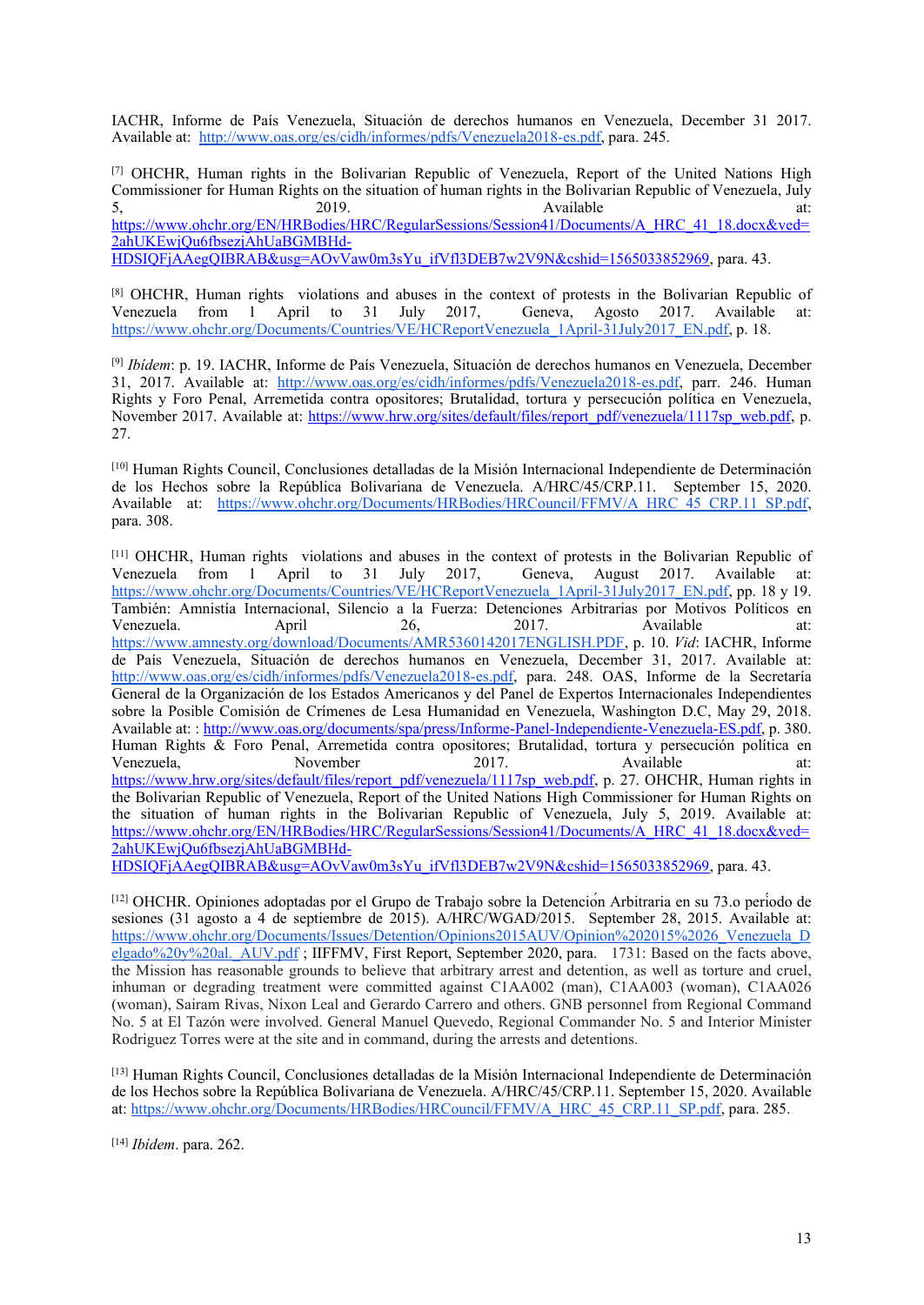[15] OAS, Informe de la Secretaría General de la Organización de los Estados Americanos <sup>y</sup> del Panel de Expertos Internacionales Independientes sobre la Posible Comisión de Crímenes de Lesa Humanidad en Venezuela, Washington D.C, May 29, 2018. Available at: [http://www.oas.org/documents/spa/press/Informe-](http://www.oas.org/documents/spa/press/Informe-Panel-Independiente-Venezuela-ES.pdf)[Panel-Independiente-Venezuela-ES.pdf](http://www.oas.org/documents/spa/press/Informe-Panel-Independiente-Venezuela-ES.pdf), pp. 198 - 199.

[16] OHCHR, Human rights violations and abuses in the context of protests in the Bolivarian Republic of Venezuela from 1 April to 31 July 2017, Geneva, August 2017. Available at:<br>https://www.ohchr.org/Documents/Countries/VE/HCReportVenezuela 1April-31July2017 EN.pdf. p. 20. https://www.ohchr.org/Documents/Countries/VE/HCReportVenezuela 1April-31July2017 EN.pdf, p. IACHR, Informe de País Venezuela, Situación de derechos humanos en Venezuela, December 31, 2017. Available at: <http://www.oas.org/es/cidh/informes/pdfs/Venezuela2018-es.pdf>, para. 393.

[17] *Ibídem*: p. 197.

[18] IACHR, Informe de País Venezuela, Situación de derechos humanos en Venezuela, December 31, 2017. Available at: <http://www.oas.org/es/cidh/informes/pdfs/Venezuela2018-es.pdf>, para. 240. OHCHR, Human rights violations and abuses in the context of protests in the Bolivarian Republic of Venezuela from 1 April to 31 July 2017, Geneva, August, 2017. Available at: [https://www.ohchr.org/Documents/Countries/VE/HCReportVenezuela\\_1April-31July2017\\_EN.pdf](https://www.ohchr.org/Documents/Countries/VE/HCReportVenezuela_1April-31July2017_EN.pdf), p. 21.

<sup>[19]</sup> Human Rights Council. Report of the Working Group on the Universal Periodic Review. A/HRC/19/12. 7<br>December 2011. Available at: https://documents-ddsat: [https://documents-dds](https://documents-dds-ny.un.org/doc/UNDOC/GEN/G11/172/43/PDF/G1117243.pdf?OpenElement)[ny.un.org/doc/UNDOC/GEN/G11/172/43/PDF/G1117243.pdf?OpenElement](https://documents-dds-ny.un.org/doc/UNDOC/GEN/G11/172/43/PDF/G1117243.pdf?OpenElement) p. 96.13-96.21.

<sup>[20]</sup> Human Rights Council, Detailed findings of the International Independent Fact-Finding Mission on the Bolivarian Republic of Venezuela. A/HRC/45/CRP.11. 15 September 2020. Available at: September 2020. Available at: [https://www.ohchr.org/Documents/HRBodies/HRCouncil/FFMV/A\\_HRC\\_45\\_CRP.11\\_SP.pdf](https://www.ohchr.org/Documents/HRBodies/HRCouncil/FFMV/A_HRC_45_CRP.11_SP.pdf), para. 2005.

[21] *Ibídem*, para. 116.

[22] *Ibídem*, para. 2011.

[23] *Ibidem,* paras. 2001, 2002 y 2025.

[24] OHCHR. Situation of human rights in the Bolivarian Republic of Venezuela. Report of the United Nations High Commissioner for Human Rights. A/HRC/47/55. 16 June 2021. Available at: [https://documents-dds](https://documents-dds-ny.un.org/doc/UNDOC/GEN/G21/150/55/PDF/G2115055.pdf?OpenElement)[ny.un.org/doc/UNDOC/GEN/G21/150/55/PDF/G2115055.pdf?OpenElement](https://documents-dds-ny.un.org/doc/UNDOC/GEN/G21/150/55/PDF/G2115055.pdf?OpenElement) para.16.

[25] *Ibídem.* para.16.

[26] OHCHR, Human rights in the Bolivarian Republic of Venezuela, Report of the United Nations High Commissioner for Human Rights on the situation of human rights in the Bolivarian Republic of Venezuela, July<br>5. 2019. Available at:  $5,$  2019.  $2019.$  Available at: [https://www.ohchr.org/EN/HRBodies/HRC/RegularSessions/Session41/Documents/A\\_HRC\\_41\\_18.docx&ved=](https://www.ohchr.org/EN/HRBodies/HRC/RegularSessions/Session41/Documents/A_HRC_41_18.docx&ved=2ahUKEwjQu6fbsezjAhUaBGMBHd-HDSIQFjAAegQIBRAB&usg=AOvVaw0m3sYu_ifVfl3DEB7w2V9N&cshid=1565033852969) [2ahUKEwjQu6fbsezjAhUaBGMBHd-](https://www.ohchr.org/EN/HRBodies/HRC/RegularSessions/Session41/Documents/A_HRC_41_18.docx&ved=2ahUKEwjQu6fbsezjAhUaBGMBHd-HDSIQFjAAegQIBRAB&usg=AOvVaw0m3sYu_ifVfl3DEB7w2V9N&cshid=1565033852969)[HDSIQFjAAegQIBRAB&usg=AOvVaw0m3sYu\\_ifVfl3DEB7w2V9N&cshid=1565033852969](https://www.ohchr.org/EN/HRBodies/HRC/RegularSessions/Session41/Documents/A_HRC_41_18.docx&ved=2ahUKEwjQu6fbsezjAhUaBGMBHd-HDSIQFjAAegQIBRAB&usg=AOvVaw0m3sYu_ifVfl3DEB7w2V9N&cshid=1565033852969), para.43 .

[27] OHCHR, Human rights in the Bolivarian Republic of Venezuela, Report of the United Nations High Commissioner for Human Rights on the situation of human rights in the Bolivarian Republic of Venezuela, July<br>5. 2019. Available at:  $5,$  2019.  $2019.$  Available at: [https://www.ohchr.org/EN/HRBodies/HRC/RegularSessions/Session41/Documents/A\\_HRC\\_41\\_18.docx&ved=](https://www.ohchr.org/EN/HRBodies/HRC/RegularSessions/Session41/Documents/A_HRC_41_18.docx&ved=2ahUKEwjQu6fbsezjAhUaBGMBHd-HDSIQFjAAegQIBRAB&usg=AOvVaw0m3sYu_ifVfl3DEB7w2V9N&cshid=1565033852969) [2ahUKEwjQu6fbsezjAhUaBGMBHd-](https://www.ohchr.org/EN/HRBodies/HRC/RegularSessions/Session41/Documents/A_HRC_41_18.docx&ved=2ahUKEwjQu6fbsezjAhUaBGMBHd-HDSIQFjAAegQIBRAB&usg=AOvVaw0m3sYu_ifVfl3DEB7w2V9N&cshid=1565033852969)[HDSIQFjAAegQIBRAB&usg=AOvVaw0m3sYu\\_ifVfl3DEB7w2V9N&cshid=1565033852969](https://www.ohchr.org/EN/HRBodies/HRC/RegularSessions/Session41/Documents/A_HRC_41_18.docx&ved=2ahUKEwjQu6fbsezjAhUaBGMBHd-HDSIQFjAAegQIBRAB&usg=AOvVaw0m3sYu_ifVfl3DEB7w2V9N&cshid=1565033852969), para. 81.j.

[28] *Ibídem.* para.84.h.

<sup>[29]</sup> OHCHR, Human rights in the Bolivarian Republic of Venezuela, Report of the United Nations High Commissioner for Human Rights on the situation of human rights in the Bolivarian Republic of Venezuela, Jul[y](https://www.ohchr.org/EN/HRBodies/HRC/RegularSessions/Session41/Documents/A_HRC_41_18.docx&ved=2ahUKEwjQu6fbsezjAhUaBGMBHd-HDSIQFjAAegQIBRAB&usg=AOvVaw0m3sYu_ifVfl3DEB7w2V9N&cshid=1565033852969)<br>5. 2019. Available at:  $5,$  2019.  $2019.$  Available at: [https://www.ohchr.org/EN/HRBodies/HRC/RegularSessions/Session41/Documents/A\\_HRC\\_41\\_18.docx&ved=](https://www.ohchr.org/EN/HRBodies/HRC/RegularSessions/Session41/Documents/A_HRC_41_18.docx&ved=2ahUKEwjQu6fbsezjAhUaBGMBHd-HDSIQFjAAegQIBRAB&usg=AOvVaw0m3sYu_ifVfl3DEB7w2V9N&cshid=1565033852969) [2ahUKEwjQu6fbsezjAhUaBGMBHd-](https://www.ohchr.org/EN/HRBodies/HRC/RegularSessions/Session41/Documents/A_HRC_41_18.docx&ved=2ahUKEwjQu6fbsezjAhUaBGMBHd-HDSIQFjAAegQIBRAB&usg=AOvVaw0m3sYu_ifVfl3DEB7w2V9N&cshid=1565033852969)